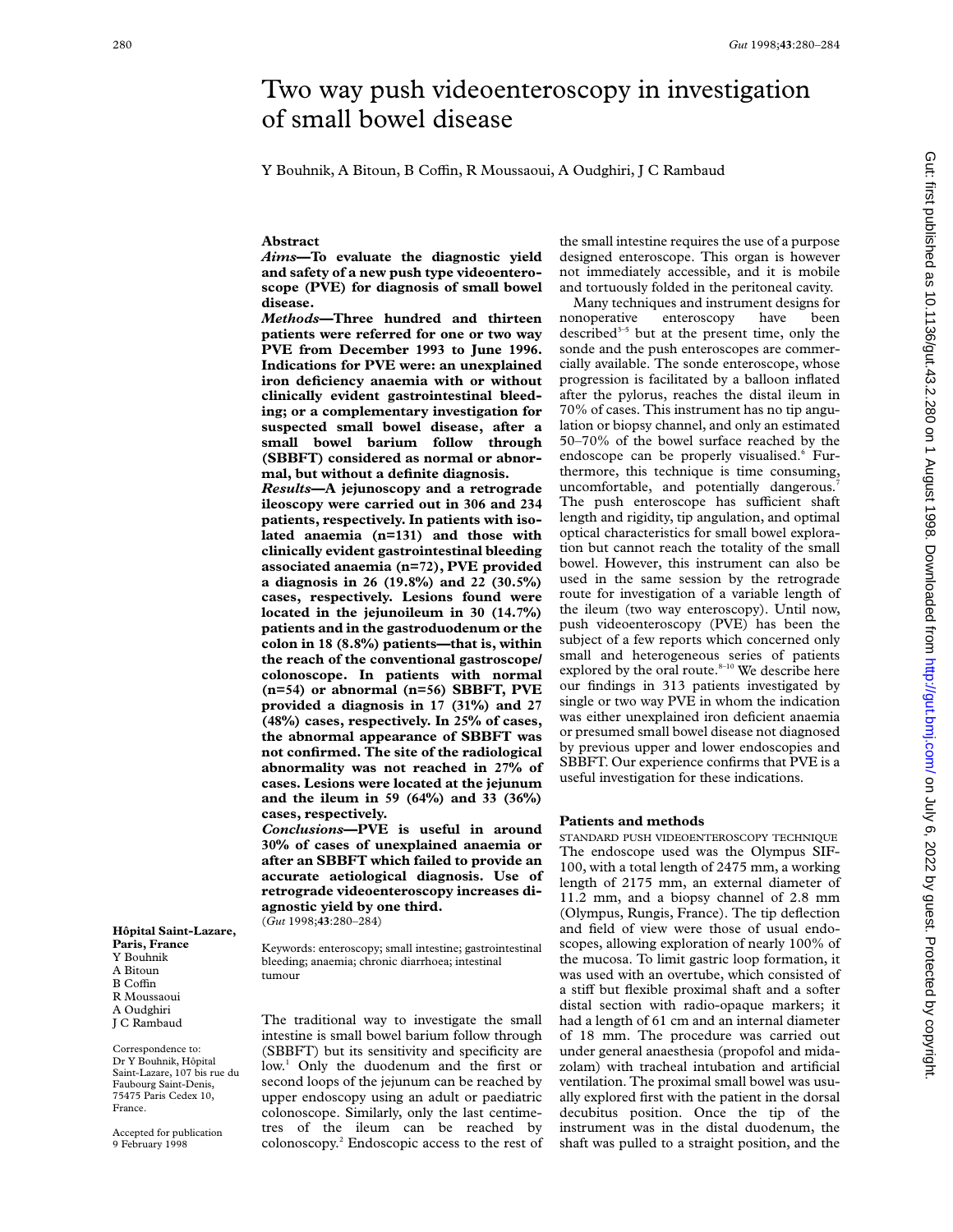*Table 1 Prevalence of positive diagnosis in accordance with single or two way push videoenteroscopy in 203 patients referred for unexplained iron deficiency anaemia after upper and lower digestive endoscopies*

| Indication                                     | Global population | Positive<br>diagnosis | Gastroduodenal or colonic<br>lesions previously missed | <i>Fejunal or ileal lesions</i> |
|------------------------------------------------|-------------------|-----------------------|--------------------------------------------------------|---------------------------------|
| Anaemia with clinically evident GI<br>bleeding | 72                | 22(30.6)              | 8(6.1)                                                 | 12(16.6)                        |
| Isolated anaemia                               | 131               | 26(19.8)              | 10(13.8)                                               | 18(13.7)                        |
| Total                                          | 203               | 48(23.6)              | 18(8.8)                                                | 30(14.7)                        |

Results are expressed as number or number (%).

GI, gastrointestinal bleeding.

overtube, previously preloaded onto the endoscope, was pushed so that the flexible portion lay within the duodenum. The progression of the tip of the instrument in the small bowel was helped using continuous abdominal pressure performed by an assistant. Examination was performed during both the progression and the withdrawal of the instrument. The examination was considered a failure if the ligament of Treitz was not passed.

Exploration of the ileum was performed during the same session by retrograde ileoscopy following colonoscopy. Thus, all patients who may have required an ileoscopy had colonic cleansing with polyethylene glycol 4000 before the endoscopy. No fluoroscopy was performed. The final depth of jejunal and ileal intubation was estimated by straightening the instrument to remove the gastric and colonic loops and subtracting 80 cm from the length inserted, corresponding to the distance from the mouth to the ligament of Treitz or from the anus to the caecum. All PVEs were performed by senior endoscopists.

#### PATIENTS

A total of 313 consecutive adult patients (mean age 50 (SD 17) years, male:female sex ratio 1.3), were referred for single or two way PVE, from December 1993 to June 1996. All had had one or more previous endoscopic examinations of both the upper and lower gastrointestinal tract, which were considered normal, and 218 (70%) had had an SBBFT.

### INDICATIONS FOR PVE

As the recruitment of patients corresponded to a heterogeneous population referred from internal medicine or gastroenterological units for suspected small bowel disease, two categories were distinguished: unexplained iron deficiency anaemia; and complementary investigation after an SBBFT.

#### *Unexplained iron deficiency anaemia*

In 203 patients, unexplained iron deficiency anaemia was associated with clinically evident gastrointestinal bleeding (n=72) or isolated occult bleeding (n=131). All these patients had had previous negative upper and lower endoscopies, and 108 had had an SBBFT which was considered normal. In the cases of isolated anaemia, all the potential causes of anaemia (of urinary tract, gynaecological, inflammatory, and marrow origins) had been previously ruled out. In patients with clinically evident gastrointestinal bleeding, the haemorrhage was melaena (79%), haematochezia (18%), or haematemesis (3%). The mean concentration of haemoglobin was 7.1 (2.3) g/dl before transfusion.

# *Complementary investigation after an SBBFT*

In 110 patients in which SBBFT was performed, it was considered normal in 54 and abnormal in 56, but without an accurate aetiological diagnosis. The main indications for the SBBFT were chronic diarrhoea (n=50), unexplained malabsorption syndrome (n=36), or bowel obstruction syndrome (n=24). As a majority of patients were referred from other gastroenterological centres, SBBFT examinations were not performed using a standard technique. However, they were always reviewed before PVE examination. When no indices were available to suggest the site of intestinal lesions, upper and then lower PVEs were performed. When an abnormality was identified during the upper PVE, the lower examination was not performed. When the putative small intestinal lesion was located with certainty in the distal ileum (with an SBBFT), the upper PVE was omitted.

## **Results**

## TECHNICAL ASPECTS

A jejunoscopy was performed in 306 patients and ileoscopy was performed in 234. Upper and lower enteroscopies were attempted in 236 subjects during the same session. Seventy patients had only jejunoscopy and seven only ileoscopy. The median length of jejunal and ileal progression was evaluated at 120 (30–200) and 50 (5–200) cm, respectively. Procedure time was 20 (8–50) and 30 (10–70) minutes, respectively. No technical failures occurred during jejunoscopy, but there were 59 failures of retrograde ileoscopy—19 due to bad colonic cleansing, and 40 due to technical difficulties, mainly the impossibility of entering the ileocaecal valve (n=32).

#### AETIOLOGICAL DIAGNOSIS

Tables 1 and 2 show the prevalence of positive diagnosis related to the indication for PVE. Table 3 presents the aetiological diagnoses in patients undergoing PVE.

*Table 2 Prevalence of positive diagnosis in accordance with single or two way push videoenteroscopy in 110 patients referred for complementary investigation after a small bowel barium follow through (SBBFT)*

| Indication     | Global population | Positive diagnosis |
|----------------|-------------------|--------------------|
| Normal SBBFT   | 54                | 17(31.5)           |
| Abnormal SBBFT | 56                | 27 (48.2)          |
| Total          | 110               | 44 (40.0)          |

Results are expressed as number or number (%).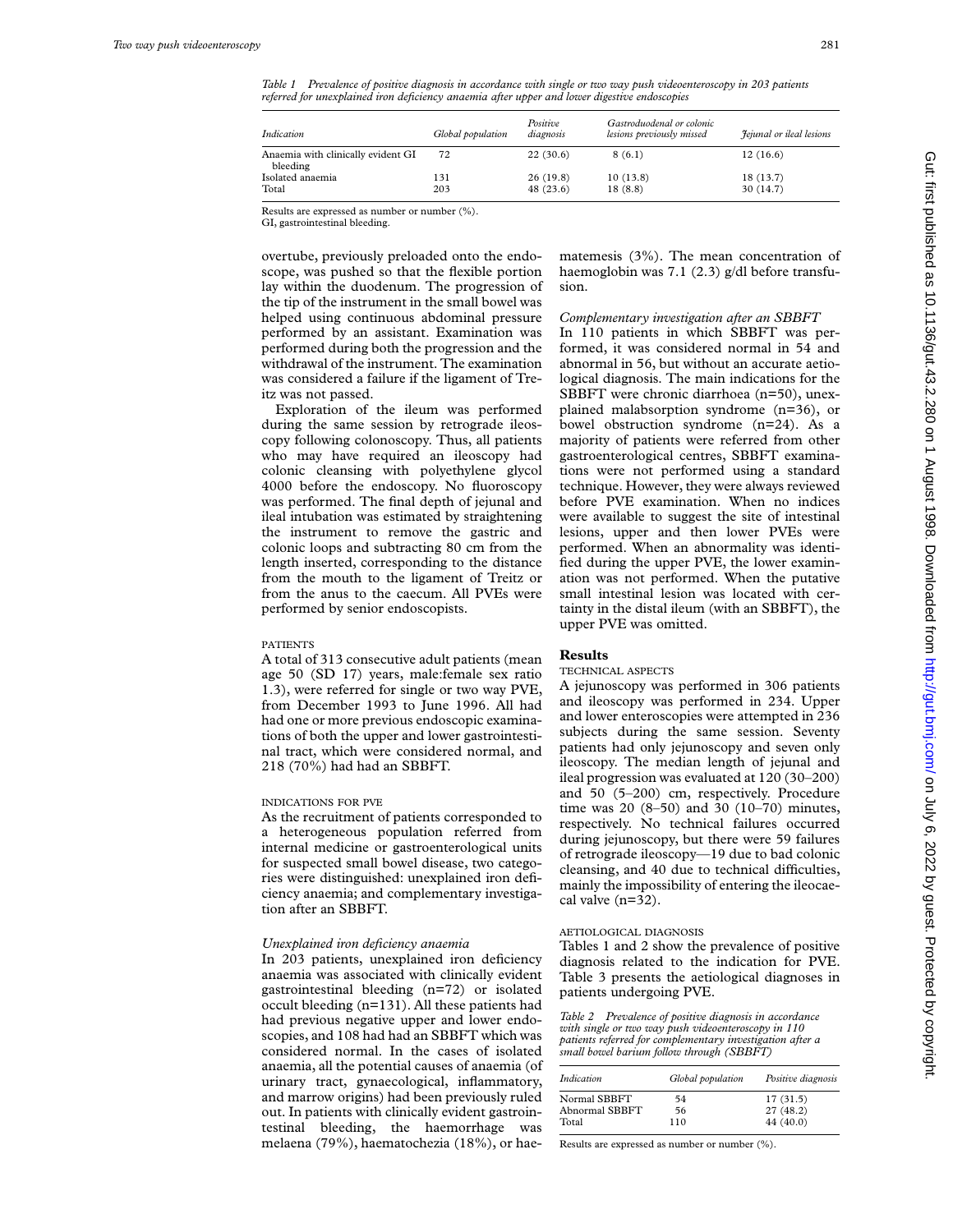*Table 3 Aetiological diagnosis in 313 patients undergoing single or two way push videoenteroscopy*

|                            | Unexplained anaemia                   |                                |                                  | Complementary investigation after SBBFT |                                   |                                |                           |                               |                                 |                               |
|----------------------------|---------------------------------------|--------------------------------|----------------------------------|-----------------------------------------|-----------------------------------|--------------------------------|---------------------------|-------------------------------|---------------------------------|-------------------------------|
|                            | With macroscopic bleeding<br>$(n=22)$ |                                | With occult bleeding<br>$(n=26)$ |                                         | Normal $(n=17)$                   |                                |                           | Abnormal                      |                                 |                               |
|                            | Jejumun<br>$(n=9;$<br>41%             | <b>Ileum</b><br>$(n=3;$<br>14% | <i>Fejumun</i><br>$(n=12; 46\%)$ | <b>Ileum</b><br>$(n=6;$<br>23%          | <b>Jejumun</b><br>$(n=9;$<br>53%) | <b>Ileum</b><br>$(n=4;$<br>24% | Diffuse<br>$(n=4;$<br>24% | Jejumun<br>$(n=7;$<br>$26\%)$ | <b>Ileum</b><br>$(n=17;$<br>63% | Diffuse<br>$(n=3;$<br>$11\%)$ |
| Tumour                     |                                       |                                |                                  |                                         |                                   |                                |                           |                               |                                 |                               |
| Arteriovenous malformation |                                       |                                |                                  |                                         |                                   |                                |                           |                               |                                 |                               |
| Crohn's disease            |                                       |                                |                                  |                                         |                                   |                                |                           |                               |                                 |                               |
| NSAID associated lesions   | $\Omega$                              |                                |                                  |                                         |                                   |                                |                           |                               |                                 |                               |
| Lymphangiectasia           |                                       | 0                              |                                  |                                         |                                   |                                |                           |                               |                                 |                               |
| Diverticulum               |                                       | 0                              |                                  | 0                                       |                                   |                                |                           |                               |                                 |                               |
| Miscellaneous              |                                       | $\Omega$                       |                                  | $\Omega$                                |                                   |                                |                           |                               | 4                               |                               |
| Gastroduodenal or colonic  |                                       |                                |                                  |                                         |                                   |                                |                           |                               |                                 |                               |
| lesions                    |                                       | $10(46\%)$                     | $8(31\%)$                        |                                         |                                   |                                |                           |                               | $\Omega$                        |                               |

NSAID, non-steroidal anti-inflammatory drug.

In patients with anaemia, PVE provided a diagnosis in 48 (23.6%) cases: jejunoileal lesions were found in 30 (14.7%) cases, and lesions located in the gastroduodenum (n=15) or colon (n=3) which were missed at prior endoscopy were found in 18 (8.8%) cases.

In patients with clinically evident gastrointestinal bleeding and anaemia, PVE provided a diagnosis in 22/72 (30.6%) cases: tumour (adenocarcinoma in one, lymphoma in one, ulcerated leiomyoma in one, and adenoma in one); arteriovenous malformation (varices in four and angiodysplasia in three); diverticulum in one; and gastroduodenal or colonic lesions which had been missed by previous endoscopies (duodenal ulcer in four, gastric ulcer in one, duodenal angiodysplasia in two, gastric cancer in one, colonic angiodysplasia in one, and colonic cancer in one). Small bowel lesions were located at the jejunum and the ileum in nine and three patients, respectively.

In patients with isolated anaemia, PVE provided a diagnosis in 26/131 (19.8%) cases: tumour (adenocarcinoma in one and leiomyoma in one); arteriovenous malformation (angiodysplasia in six and varices in one); Crohn's disease in two; non-steroidal antiinflammatory drug (NSAID) associated ulceration in one; mucosal diaphragm in one; lymphangiectasia in one; diverticulum in two; radiation enteritis in one; graft versus host disease in one; and gastroduodenal or colonic lesions which had been missed by previous endoscopies (duodenal ulcer in four, gastric

ulcer in two, water melon stomach in one, and colonic angiodysplasia in one). Small bowel lesions were located at the jejunum and the ileum in 12 and six cases, respectively.

In patients without anaemia and an SBBFT regarded as normal, PVE provided a diagnosis in 17/54 (31.5%) cases: tumour (lymphoma in three, lymphomatous polyposis in two); Crohn's disease in four; NSAID associated ulceration in two; lymphangiectasia in three; ischaemic ulceration in one; cytomegalovirus infection in one; and unexplained ulceration in one. Small bowel lesions were exclusively located at the jejunum and the ileum in nine and four cases, respectively, and were diffuse in four cases.

In patients without anaemia and an SBBFT regarded as abnormal, PVE provided a diagnosis in 27/56 (48.2%) cases: tumour (ulcerated lymphoma in five, stenosing lymphoma in one, lymphomatous polyposis in two, carcinoid tumour in one, adenoma in one); Crohn's disease in six; jejunal coeliac disease in two; lymphangiectasia in one; ulceration associated with NSAIDs in one; stenosis associated with NSAIDs in two; unexplained stenosis in two; ileal ischemia in one; radiation enteritis in one; and amyloidosis in one. Small bowel lesions were exclusively located at the jejunum and the ileum in seven and 17 cases, respectively, and were diffuse in three cases. In  $14/56$  (25%) cases, the SBBFT appearances were endoscopically shown as an artefact. The site of the radiological abnormality was not reached in

Jejunum Ileum

| Indication of PVE                                                                                     | Distance from the<br>ligament of Treitz (cm) | Distance from the<br>ileocaecal valve (cm) |  |  |
|-------------------------------------------------------------------------------------------------------|----------------------------------------------|--------------------------------------------|--|--|
| Unexplained iron deficiency anaemia<br>With clinically evident GI bleeding<br>With occult GI bleeding | 90<br>10<br>64<br>55<br>5<br>90              | 30<br>5045<br>52<br>30<br>90               |  |  |
| Complementary investigation after SBBFT<br>Normal<br>Abnormal                                         | 15<br>60<br>140<br>20<br>53<br>100           | 47 40<br>60<br>32 15<br>50                 |  |  |

*Figure 1 Site of the 74 intestinal lesions found in 313 patients undergoing two way PVE. GI, gastrointestinal; SBBFT, small bowel barium follow through.*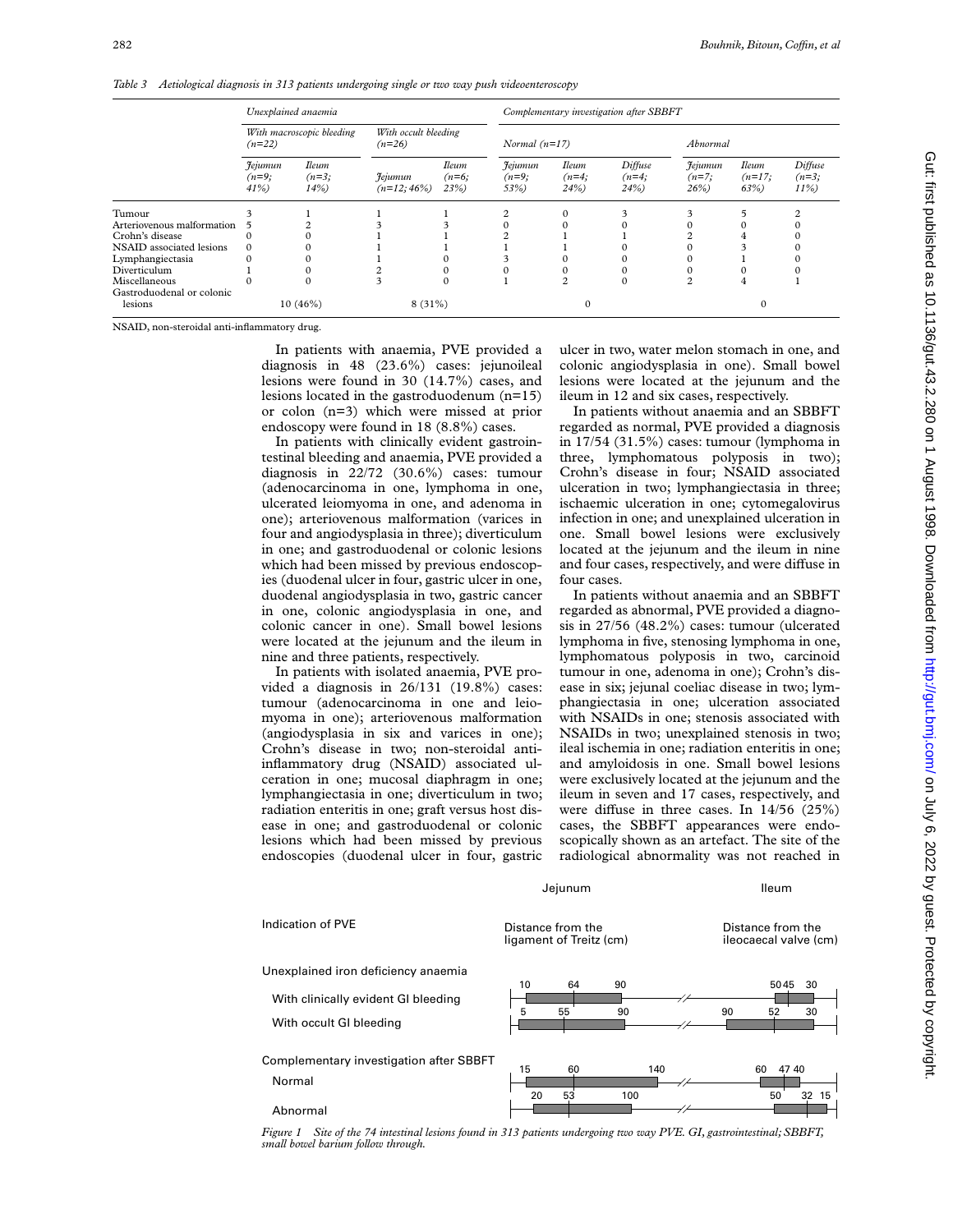15/56 (26.7%) cases located in the distal jejunum (n=2) and proximal ileum (n=13).

Figure 1 shows the distance of intestinal lesions from the ligament of Treitz and the ileocaecal valve, respectively.

# TOLERANCE OF PVE

No major complications (haemorrhage, perforation, death) were noted. Minor symptoms (sore throat, transitory dysphagia, etc) were not systematically noted.

#### **Discussion**

We found PVE to be a relatively easy and useful technique for the diagnosis of small intestinal diseases not identified by previous routine investigations. Of 313 patients undergoing PVE, a positive diagnosis was made in 29.4% of cases, a percentage similar to that reported by Davies *et al* in 43 patients (29%),<sup>9</sup> but lower than that reported by Rossini *et al* in 120 patients studied only by upper way enteroscopy  $(48\%)$ .<sup>10</sup> In the experience of some authors,<sup>9</sup> the use of *x* ray examination or fluoroscopy is not helpful for either the progression or the placement of the overtube. The main purpose of these techniques is probably to estimate accurately the jejunal intubation depth. We evaluated this by guesswork, which is probably a less accurate method than fluoroscopy, but when comparing our estimations on the site of lesions to those measured from an abnormal SBBFT or in patients finally operated on, the accuracy of our estimations was within 10 cm (data not shown). Furthermore, as the entire length of the small intestine is not explored using PVE, only positive results are of value and an accurate knowledge of the site of the lesions does not seem to be essential for patient management.

Approximately 30% of patients with unexplained anaemia will not have an identifiable source of blood loss despite upper and lower endoscopies.<sup>11</sup> The usual second line examination is SBBFT but its yield is very low, from 0 to 10%.<sup>11-13</sup> In our patients, SBBFT was normal in the 108 cases in which it was performed, although the quality was uncertain; an aetiological diagnosis was made by PVE in 7.4% of cases (arteriovenous malformation in four, tumours in three, and Crohn's disease in one; data not shown). Most previous published studies of PVE concerned its use in the investigation of clinically evident gastrointestinal bleeding.<sup>4 13-16</sup> The source of gastrointestinal bleeding was detected in the literature in  $17-46\%$  of cases.<sup>9 17 18</sup> Using sonde enteroscopy in similar cases, success rates have been similar, ranging from 26 to  $38\%$ .<sup>6 19</sup> The two methods were equivalent in terms of diagnostic efficiency, but the mean duration of the procedure was six hours with sonde and 35 minutes with push enteroscopy.<sup>20</sup>

In our study, of 203 patients referred for unexplained anaemia, jejunoileal lesions were found in 30  $(14.7\%)$  cases; in addition, 15 gastroduodenal and three colonic lesions missed by previous endoscopies were found (8.8%), with a higher rate in the case of clinically evident gastrointestinal bleeding (13.8%) than in isolated anaemia (6.1%). Interestingly, this rate of missed lesions is similar to that reported in most published studies—from 25% to  $60\%$ <sup>8 10–13 20–22</sup>—and raises the following dilemma when investigating unexplained anaemia: whether to repeat gastroduodenal and colonic endoscopies first or to perform an enteroscopy immediately. If the first upper and lower endoscopies had been performed for isolated anaemia in satisfactory conditions by an experienced operator, we think that it is more judicious to perform the PVE directly, to avoid the discomfort and risk of a third endoscopic examination if the second proves also to be negative. In other cases, especially when clinically evident gastrointestinal bleeding is present at the time of first endoscopy, a second upper, but not lower, endoscopy should be performed before PVE.

It must be emphasised that a lower enteroscopy was not performed in all published studies evaluating  $PVE<sub>0</sub><sup>8-10</sup>$  It is claimed that most lesions are located at the jejunum, but in our 48 patients with anaemia and a positive diagnosis provided by PVE, we found nine (19%) lesions located in the ileum and 21 (44%) in the jejunum. This rate of distal lesions is higher than the 10% reported in a long term follow up study after 40 upper PVE examinations in patients with gastrointestinal bleeding of obscure origin.<sup>21</sup>

The most common cause of anaemia in our patients was an arteriovenous malformation, found in 23% of patients with lesions. In the study of Lewis and Wayne, arteriovenous malformations were also the main cause of gastrointestinal bleeding, accounting for 80% (16/20 cases) of the diagnoses made in 60 patients.<sup>18</sup> The second most common cause of anaemia was a small bowel tumour, found in 12% cases: the mean age of these patients was 54.4 years (range 21–71; data not shown). Small bowel tumours account for 5–10% of small bowel bleeding.<sup>23</sup> In a study of 258 patients with obscure gastrointestinal bleeding investigated by sonde enteroscopy, small bowel tumours were the most common cause in patients under 50 years of age, found in 13 cases.<sup>24</sup>

It is noteworthy that in our patients investigated for unexplained anaemia, we failed to find a lesion in 76.3% of cases. Similar proportions have been found in most published studies.<sup>9 10 25 26</sup> PVE cannot explore the entire length of the small intestine, and 80–100 cm of the mid-intestine remains inaccessible. The main problem is what to do with these patients. Their follow up has shown contradictory results. Sahay and Scott<sup>27</sup> noted spontaneous disappearance of the anaemia in 89% of 75 patients with a mean follow up of six years, but Acosta and Civac noted a rate of death of 23% in relation to comorbid illness in 40 patients with a mean follow up of 26 months. $<sup>2</sup>$ </sup>

The investigation of patients with clinicobiological symptoms suggesting small bowel disease, but without an accurate diagnosis after normal or abnormal SBBFT, was an excellent indication for PVE, with a global diagnostic rate of 40%. PVE permitted us to correct the